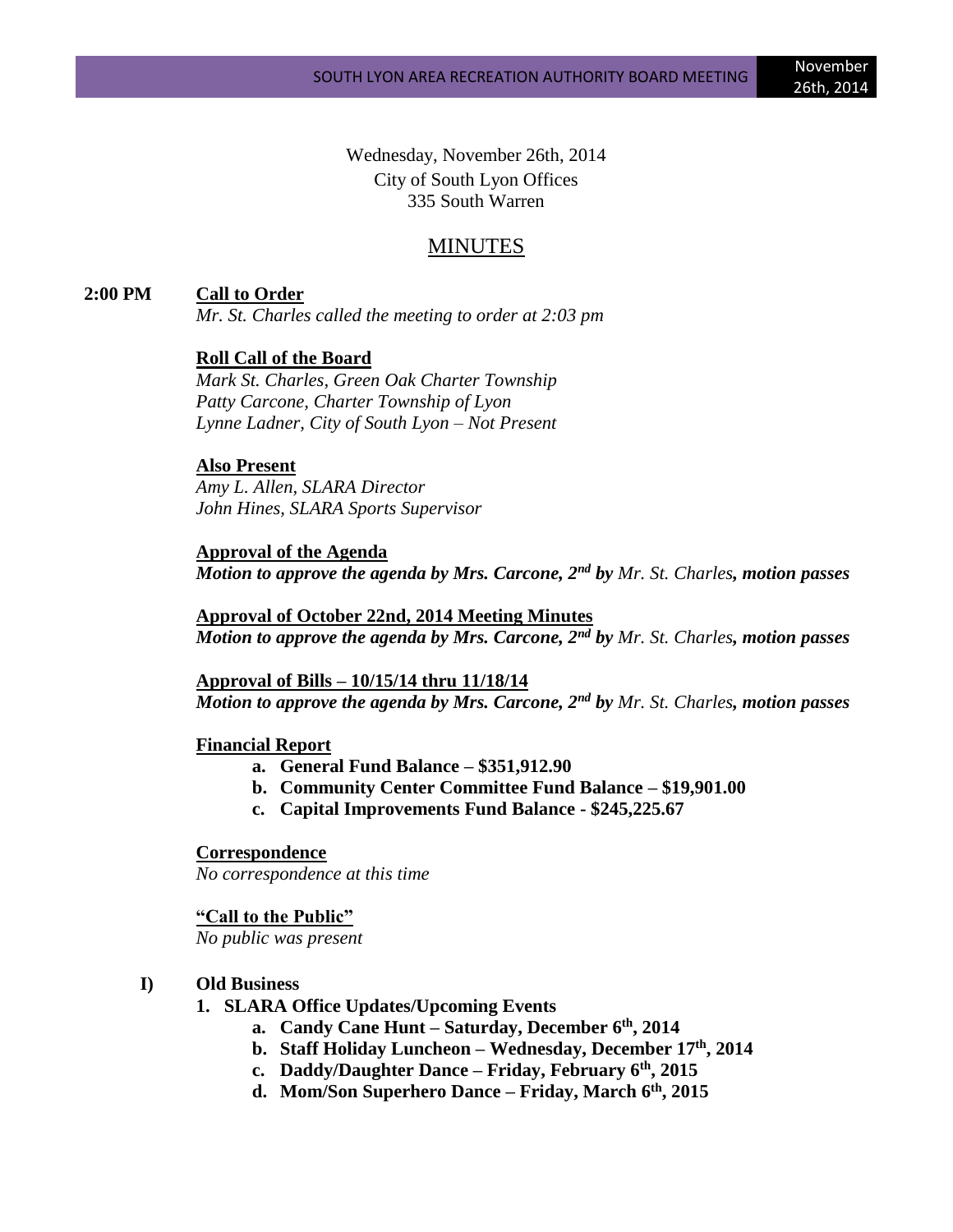#### **2. Community Center Meeting Updates**

*The board discussed what took place at the last Community Center Committee meeting. It was discussed that the focus will now be on an Aquatics Center versus a full Community Center. This was the number one request from the surveys done in the past and if only one portion is financially doable, then this should be the focus. The next meeting will take place on January 19th, 2015 at 7 pm at the Center for Active Adults.*

#### **3. Member Updates**

- **a.** *City of South Lyon – None at this time.*
- **b.** *Green Oak Township – None at this time.*
- **c.** *Lyon Township – None at this time.*

# **II) New Business**

# **1. CYSA Certification Proposal**

*Mrs. Allen introduced the board to Mr. Hines, the SLARA Sports Coordinator. Mr. Hines presented a proposal to the board to allow him to take part in a Certified Youth Sports Administrator training being offered at the MRPA Conference in 2015. This certification is valid for 2 years and requires continuing education credits to renew. Mr. Hines went thru the proposal attached in detail with the board.*

*Motion by Mr. St. Charles to accept and approve the proposal for the SLARA to send the Sports Supervisor to the CYSA Certification Training at the MRPA Conference in 2015 as presented.* 

*Mrs. Carcone seconds the motion, motion passes.*

#### **2. SLARA Program Evaluations**

*Mrs. Allen presented the board with program evaluation results that were done from Swim Lessons Session I of Fall 2014 by Mrs. Fitzpatrick. Overall, results were very positive. Mrs. Allen shared with the board that Mrs. Fitzpatrick does initiate program changes based on feedback from these surveys. Survey are done each season by Mrs. Fitzpatrick.*

#### **3. SLA / Sea Lions Merger Proposal**

*Mrs. Allen presented the board with a proposal from South Lyon Aquatics about merging the Sea Lion team with the SLA Swim Team. Mrs. Allen informed the board that two of our staff are leaving in December, and two staff have plans to leave in the Fall of 2015. With no luck in recruiting new staff, Mrs. Allen feels that this merger could be an option to keep a competitive swim program in the community.* 

*Mrs. Allen and Mrs. Fitzpatrick have been meeting with SLA and working on a merger plan that would help address the current SLA program's lack of benefits for "recreational" swimmers. Pricing was also a targeted issue that needed to be addressed. Mrs. Allen feels that both organizations are coming to an agreement about terms and should be ready to present a contract at the next SLARA board meeting.*